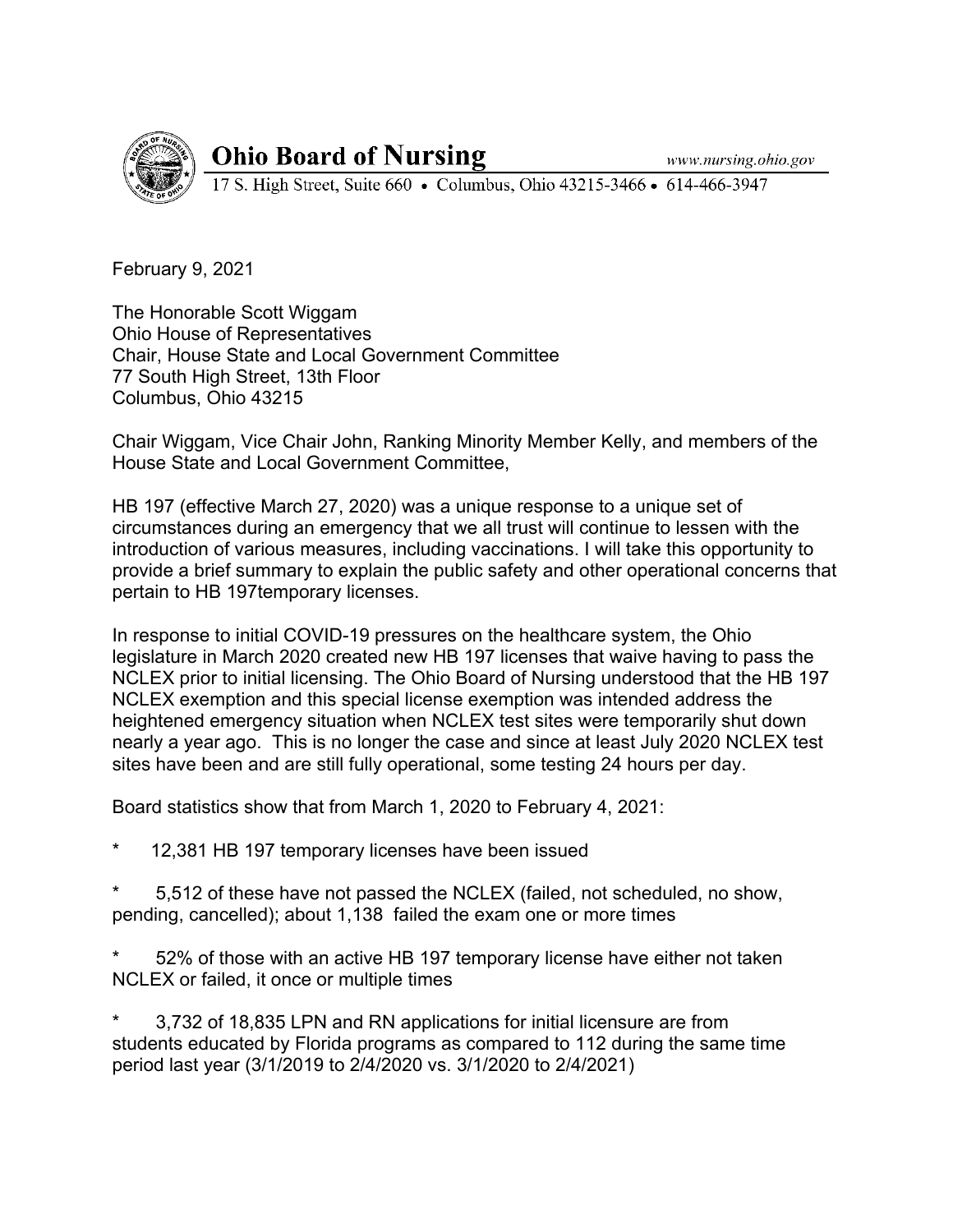The HB 197 temporary exception to nurse license requirements was intended to help provide more care in the field more immediately. Based on the above statistics, it appears to have accomplished that goal if you accept the premise that more licenses issued results in more nurses working and staying in Ohio, immediately filling voids in the neediest of workplaces and providing care that otherwise could not be accounted for. You can also look at the numbers and say during the pandemic the Nursing Board is doing more with less than ever before. But when you look at the numbers that reflect HB 197 licensee holders who are either failing or just not taking the NCLEX in statistically significant numbers, it makes you pause and ask are there costs that outweigh the benefits of the HB 197 fix. Should risk and need be measured differently today then back in March 2020 when we have had so much time to learn and adapt?

What the Board has heard and experienced over the past year regarding the temporary HB 197 NCLEX exception are significant concerns and issues raised both here and nationally. These questions and concerns include reports that there were Ohio HB 197 licensees who had not yet taken the NCLEX and immediately obtained licenses in other states. States that did not realize Ohio had licensed them prior to passing the national license exam. Thankfully that has been rectified and the states in question went about the task of taking back those licenses. The Board has received over three thousand (3,000) LPN and RN HB 197 applications from students educated by Florida programs. The Florida Board of Nursing does not have total approval jurisdiction over these nursing programs, including programs that also may not be nationally accredited. Why are 3,000 Florida nursing graduates leaving Florida to get licensed in Ohio? We are finding that 72% of out of state applicants have failed NCLEX. We are also finding that many applicants are not recent graduates but graduated five to ten years ago and never passed the NCLEX. There are no statutory restrictions that keep these applicants from applying.

We've had applicants who failed the NCLEX several times in years past contact the board to apply for the temporary license. The Board has heard from many employers who for public safety reasons will not hire HB 197 licensees who have not passed the exam. The Board's mission and main concern is public safety and post HB 197 licensing statistics and questions do raise public safety concerns.

In addition, the new HB 197 temporary licenses significantly increased the licensure workload - **as of February 4, 2021 the Board received nearly 19,000 applications, a 35% increase over 2019, while we work short-staffed and remotely.** These temporary licenses result in more applications to review, manual processes, and less time to complete licensing functions and issue other types of licenses. Further, the Board must respond separately to employers who require Board confirmation when the HB 197 licensees pass the NCLEX.

Although staff have developed a work plan to address the issuance of thousands of HB 197 licenses, with a staff of nine in the Licensure Unit, routine time off, and unexpected medical leaves for extended periods of time, it is not possible to absorb a 35% increase in workload. In reality, we are thinly staffed even during times without a pandemic. The